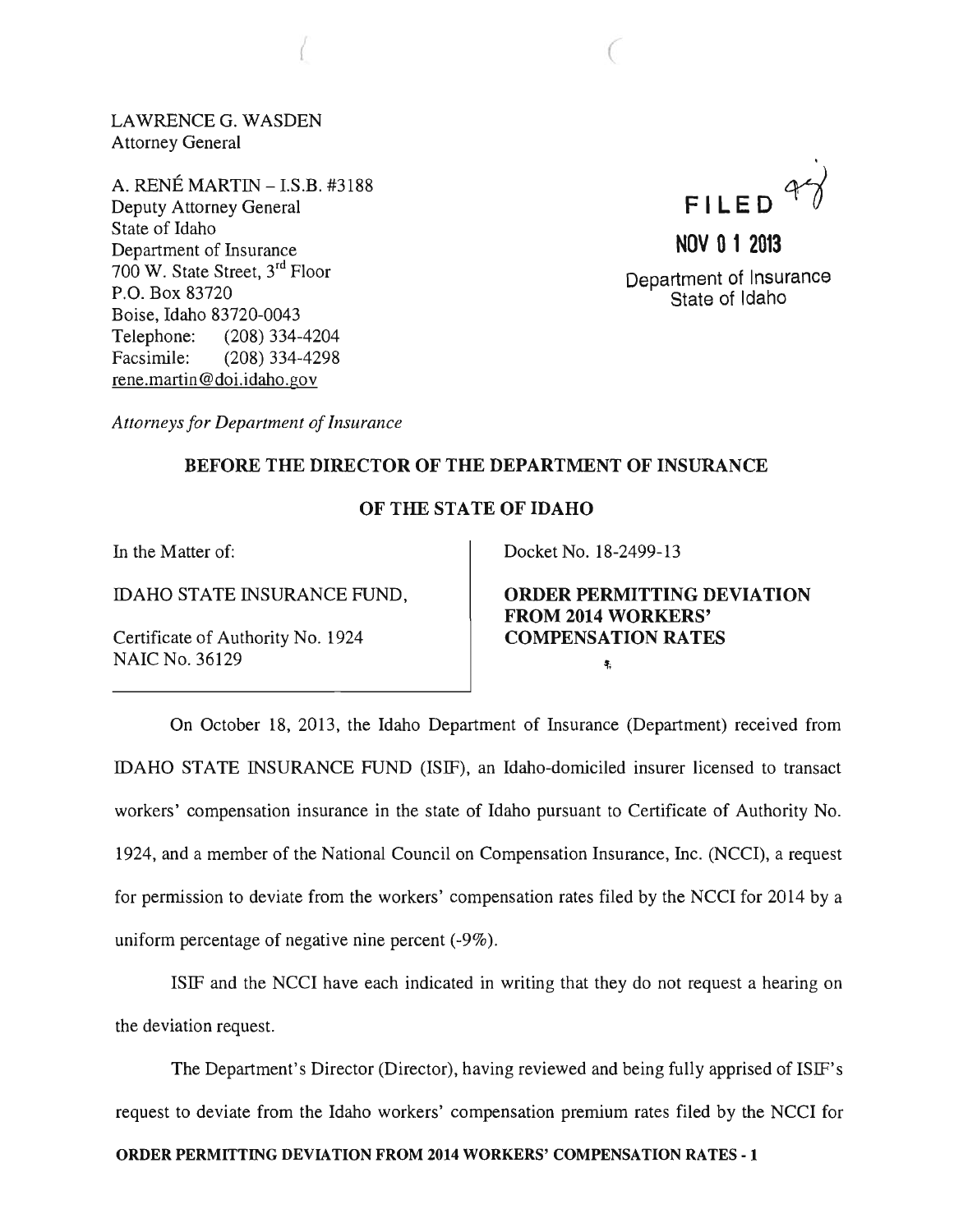2014, and the requirements of Idaho Code § 41-1614, has determined that the requested rate deviation is justified.

NOW, THEREFORE, IT IS HEREBY ORDERED, pursuant to Idaho Code § 41-1614, that ISIF's request for a uniform percentage deviation of negative nine percent (-9%) from the workers' compensation rates filed by the NCCI for 2014, exclusive of terrorism rates, is GRANTED. This deviation from the Idaho workers' compensation premium rates filed by the NCCI for 2014 shall take effect on January 1, 2014, and shall remain in effect for one year from that date unless terminated sooner with the approval of the Director.

DATED this  $\frac{3!}{\log^{5} 6}$  **()** c**TOBER**, 2013.

STATE OF IDAHO DEPARTMENT OF INSURANCE

Jam/eal W

**Director**